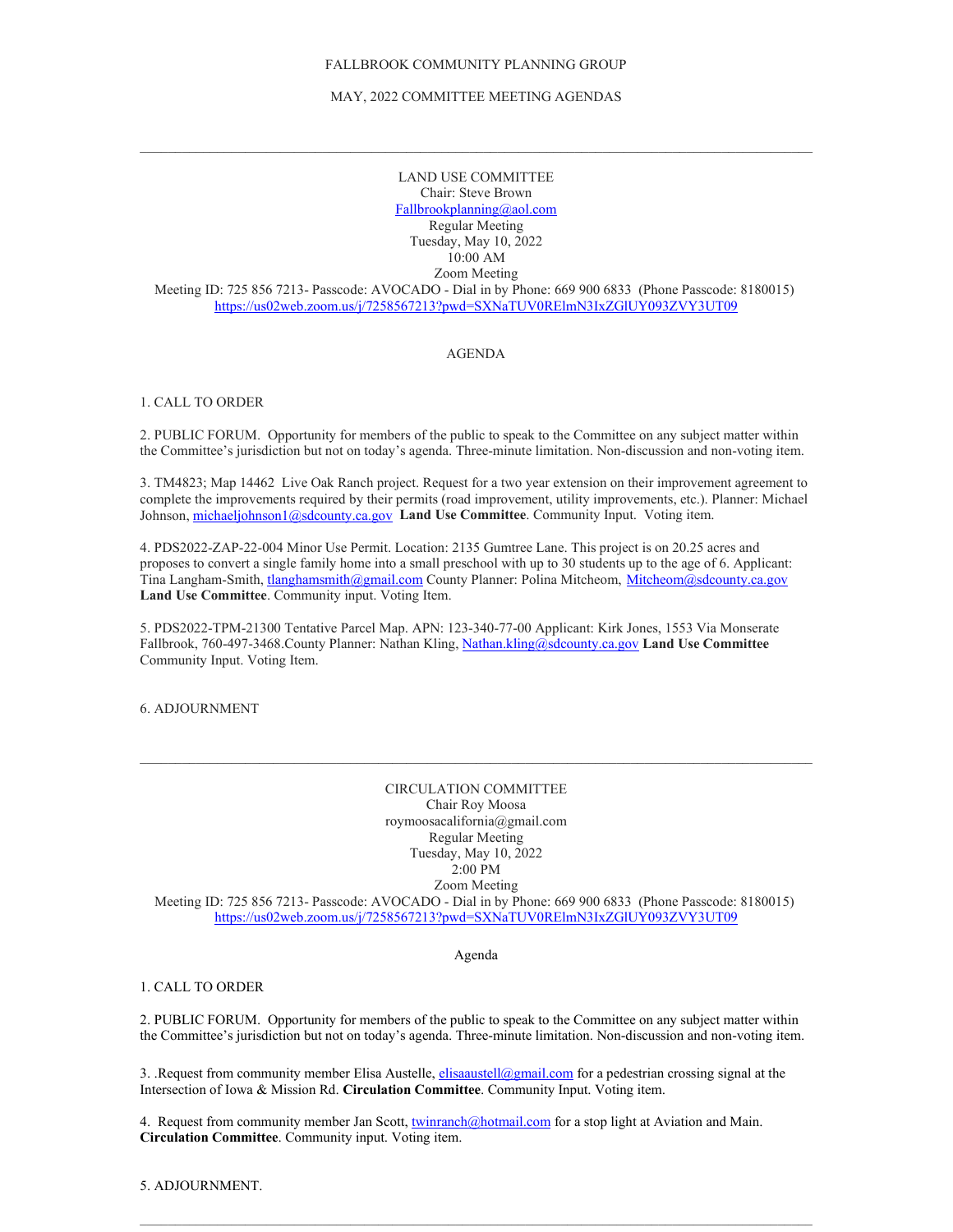# DESIGN REVIEW BOARD COMMITTEE Chair Eileen Delaney [eileen.fallbrook@gmail.com](mailto:eileen.fallbrook@gmail.com) Regular Meeting Wednesday, May 11, 2022 9:30 AM

# Zoom Meeting

Meeting ID: 725 856 7213- Passcode: AVOCADO - Dial in by Phone: 669 900 6833 (Phone Passcode: 8180015) <https://us02web.zoom.us/j/7258567213?pwd=SXNaTUV0RElmN3IxZGlUY093ZVY3UT09>

#### AGENDA

### 1. CALL TO ORDER

2. PUBLIC FORUM. Opportunity for members of the public to speak to the Committee on any subject matter within the Committee's jurisdiction but not on today's agenda. Three-minute limitation. Non-discussion and non-voting item.

3. Continuing work on the Fallbrook Design Guidelines Update. County Planner: Tim Vertino, [tim.vertino@sdcounty.ca.gov.](mailto:tim.vertino@sdcounty.ca.gov) Community Input. Voting items as needed.

### 4. ADJOURNMENT

# FALLBROOK COMMUNITY PLANNING GROUP PARKS & RECREATION COMMITTEE Chair Stephani Baxter [sbaxter.fcpg@gmail.com](mailto:sbaxter.fcpg@gmail.com) Regular Meeting Wednesday, May 11, 2022 11:00 AM Zoom Meeting Meeting ID: 725 856 7213- Passcode: AVOCADO - Dial in by Phone: 669 900 6833 (Phone Passcode: 8180015) <https://us02web.zoom.us/j/7258567213?pwd=SXNaTUV0RElmN3IxZGlUY093ZVY3UT09>

 $\mathcal{L}_\mathcal{L} = \{ \mathcal{L}_\mathcal{L} = \{ \mathcal{L}_\mathcal{L} = \{ \mathcal{L}_\mathcal{L} = \{ \mathcal{L}_\mathcal{L} = \{ \mathcal{L}_\mathcal{L} = \{ \mathcal{L}_\mathcal{L} = \{ \mathcal{L}_\mathcal{L} = \{ \mathcal{L}_\mathcal{L} = \{ \mathcal{L}_\mathcal{L} = \{ \mathcal{L}_\mathcal{L} = \{ \mathcal{L}_\mathcal{L} = \{ \mathcal{L}_\mathcal{L} = \{ \mathcal{L}_\mathcal{L} = \{ \mathcal{L}_\mathcal{$ 

### 1. CALL TO ORDER

2. PUBLIC FORUM. Opportunity for members of the public to speak to the Committee on any subject matter within the Committee's jurisdiction but not on today's agenda. Three-minute limitation. Non-discussion and non-voting item.

3. Restate the priority for the requested path/trail along Stagecoach Lane. Segments from S. Mission to Reche Rd. Request for a portion of the PLDO funds to be used for this project. Request for other funding sources. Update from DPW on the feasibility. County Planner Cynthia Curtis, Project Manager, [Cynthia.curtis@sdcounty.ca.gov](mailto:Cynthia.curtis@sdcounty.ca.gov) **Parks & Recreation Committee**. Community Input. Voting item.

4. ADJOURNMENT

# FALLBROOK COMMUNITY PLANNING GROUP PUBLIC FACILITIES COMMITTEE Chair Roy Moosa 760.723.1181

**\_\_\_\_\_\_\_\_\_\_\_\_\_\_\_\_\_\_\_\_\_\_\_\_\_\_\_\_\_\_\_\_\_\_\_\_\_\_\_\_\_\_\_\_\_\_\_\_\_\_\_\_\_\_\_\_\_\_\_\_\_\_\_\_\_\_\_\_\_\_\_\_\_\_\_\_\_\_\_\_\_\_\_\_\_\_\_\_\_\_\_\_\_\_\_**

# PUBLIC FACILITIES COMMITTEE WILL NOT MEET THIS MONTH

FALLBROOK COMMUNITY PLANNING GROUP COMMITTEE CHAIRS MEETING Chair Eileen Delaney [eileen.fallbrook@gmail.com](mailto:eileen.fallbrook@gmail.com) Monday, May 23, 2022 10:30 AM Fallbrook Village Square Corner of Main and Alvarado Streets, Fallbrook, CA